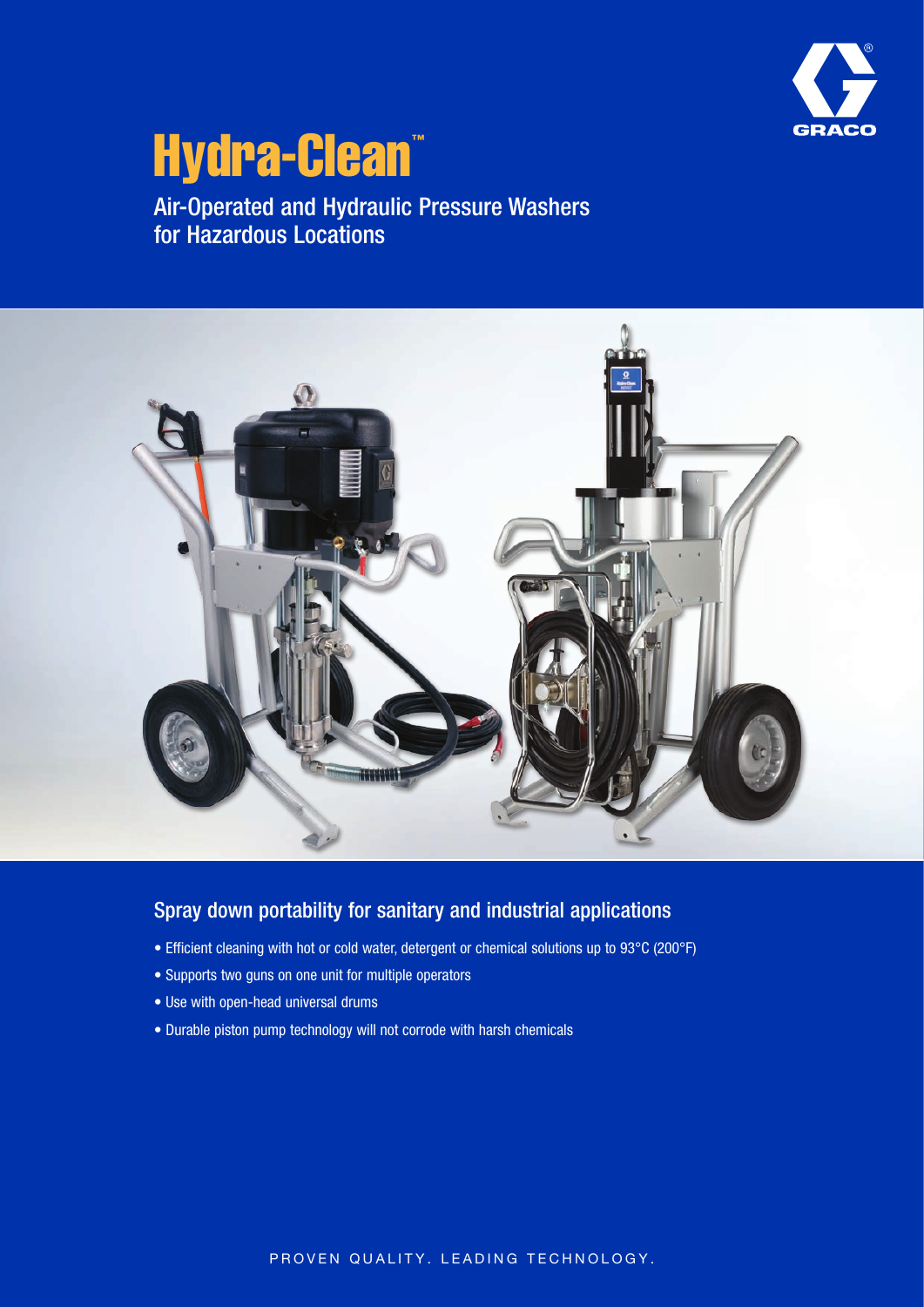## Pneumatic- or Hydraulic-driven Pressure Washers

## Gas and electric can't be used? Choose the pneumatic-driven or hydraulic-driven Hydra-Clean pressure washer for your cleaning solution!

Unlike gas and electric pressure washers, all of our Hydra-Clean pressure washers are safe to operate in hazardous locations because there's no risk of sparking. Our industrial and sanitary pressure washers are a quick, easy and efficient method to clean your toughest environments.





Hydra-Clean Hydraulic Cart-Mount\*



Hydra-Clean Air-Operated Wall-Mount



Hydra-Clean Air-Operated Cart-Mount



Hydra-Clean Air-Operated 10:1 Drum-Mount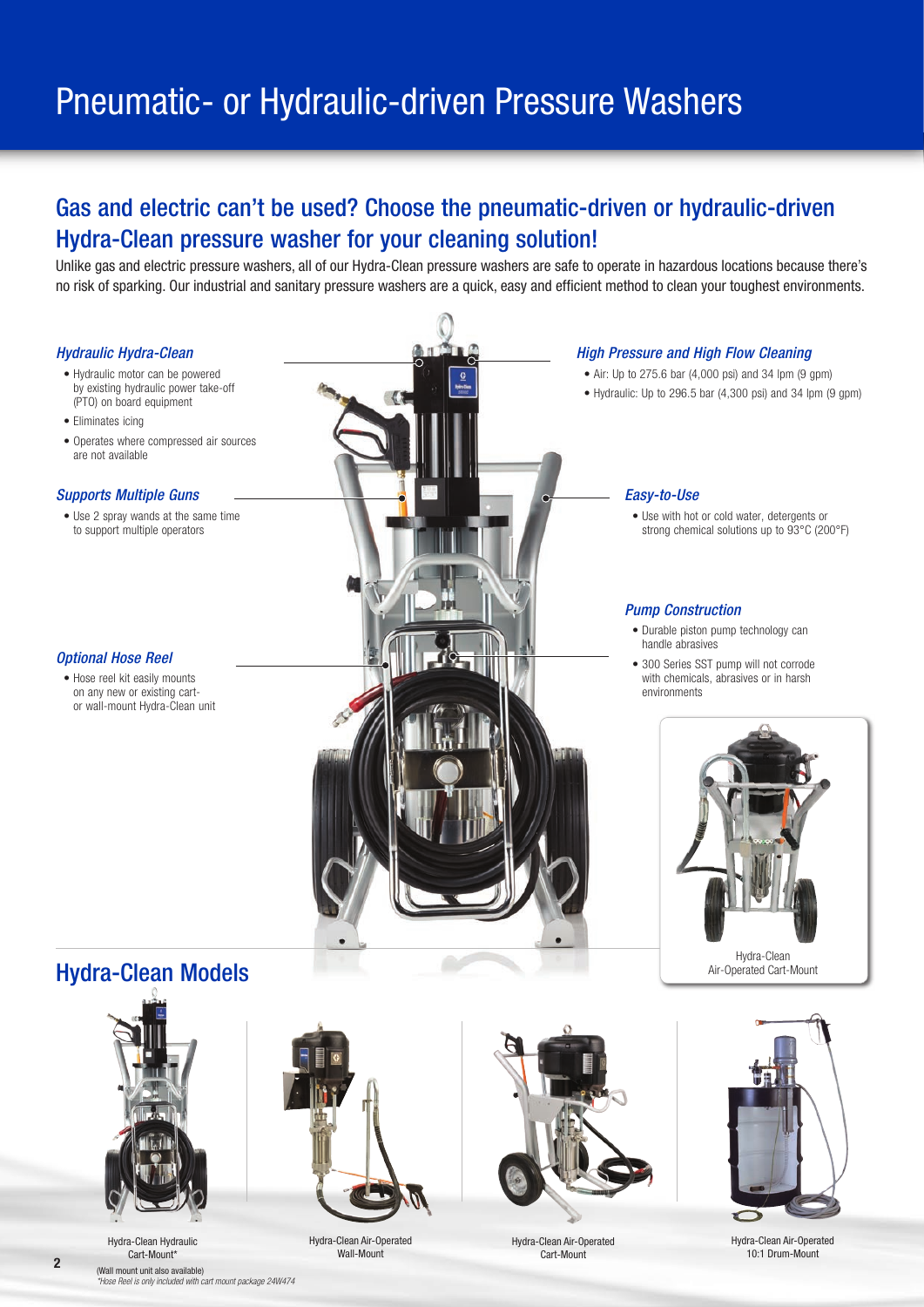

## Applications

• Mining • Oil and Gas • Service Trucks • Shipyards • Agriculture • Sanitary

- 
- 

## Ordering Information

#### Pneumatic Hydra-Clean

| <b>Package Order Number</b>                                | 247549 or 247550 | 247551 or 247552   | 247553 or 247554   | 24W473<br>with Hose Reel | 258664 or 258665   | 206515        |
|------------------------------------------------------------|------------------|--------------------|--------------------|--------------------------|--------------------|---------------|
| Package Instruction Manual                                 | 312585           | 312585             | 312585             | 312585                   | 312585             | 306817        |
| Air Motor Part Number                                      | N34DN0           | N65DNO             | <b>N65DN0</b>      | N65DN0                   | <b>N65DNO</b>      | 207352        |
| Air Motor Manual                                           | 311238           | 311238             | 311238             | 311238                   | 311238             | 306982        |
| Pump Lower Part number                                     | 247599           | 241648             | 687055             | 687055                   | 24B923             | 224344        |
| Pump Manual                                                | 312745           | 311825             | 311825             | 311825                   | 311827             | 308117        |
| Wetted Parts                                               | SST/PTFF/CF-PTFF | SST/CF-PTFF/UHMWPE | SST/CF-PTFF/UHMWPF | SST/CF-PTFE/UHMWPF       | SST/CF-PTFF/UHMWPF | SST/CR/UHMWPE |
| Pump Std. Repair Kit                                       | 247881           | 222880             | See Manual         | See Manual               | 24C162             | 224402        |
| Optional PTFE Repair Kit                                   | N/A              | 222876             | 222846             | 222846                   | 237179             | 224889        |
| Std. Discharge hose (3/8 x 15m)<br>310 bar with M & F QD's | 247878           | 247878             | 247878             | 247878                   | 247878             | 205753        |
| Std. Gun/Wand Assy                                         | 247879           | 247879             | 247879             | 247879                   | 247879             | 237485/207299 |
| Std. 60 Mesh Inlet Strainer                                | 15T284           | 15T284             | 15T284             | 15T284                   | 15T284             | 206300        |

#### Hydraulic Hydra-Clean

| <b>Package Order Number</b> | 24V616           | <b>24V628</b>      | 24W474<br>with Hose Reel | 24V617             | 24V629             |
|-----------------------------|------------------|--------------------|--------------------------|--------------------|--------------------|
| Package Instruction Manual  | 334187           | 334187             | 334187                   | 334187             | 334187             |
| Hydraulic Motor Part Number | 24W139           | 24W139             | 24W139                   | 24W139             | 24W139             |
| Hydraulic Motor Manual      | 307158           | 307158             | 307158                   | 307158             | 307158             |
| Pump Lower Part number      | 687055           | 687055             | 687055                   | 24B923             | 24B923             |
| Pump Manual                 | 311825           | 311825             | 311825                   | 311827             | 311827             |
| Wetted Parts                | SST/PTFF/CF-PTFF | SST/CF-PTFF/UHMWPF | SST/CF-PTFF/UHMWPE       | SST/CF-PTFF/UHMWPE | SST/CF-PTFF/UHMWPE |
| Pump Std. Repair Kit        | 222880           | 222880             | 222880                   | 24C162             | 24C162             |
| Optional PTFE Repair Kit    | 222876           | 222876             | 222876                   | 237179             | 237179             |
| Std. Gun/Wand Assy          | 247879           | 247879             | 247879                   | 247879             | 247879             |
| Std. 60 Mesh Inlet Strainer | 15T284           | 15T284             | 15T284                   | 15T284             | 15T284             |
|                             |                  |                    |                          |                    |                    |

## Technical Specifications

#### Pneumatic Hydra-Clean

| Part<br><b>Number</b> | <b>Pump</b><br>Package | Max. Working<br>Pressuret     | Max. Air Input<br><b>Pressure</b> | <b>Fluid Flow</b><br>at 60 cpm | <b>Volume</b><br>per Cycle | <b>Air Inlet</b><br><b>Size</b> | <b>Fluid Inlet</b><br><b>Size</b> | <b>Fluid</b><br><b>Outlet Size</b> |
|-----------------------|------------------------|-------------------------------|-----------------------------------|--------------------------------|----------------------------|---------------------------------|-----------------------------------|------------------------------------|
| 247549                | 12:1 Cart Mount        | 86 bar (8.6 MPa / 1250 psi)   | 7 bar (0.7 MPa / 100 psi)         | 33.0 lpm (8.7 gpm)             | 550 cc (18.6 oz)           | $3/4"$ npt(f)                   | 1 in                              | $3/8$ in                           |
| 247550                | 12:1 Wall Mount        | 86 bar (8.6 MPa / 1250 psi)   | 7 bar (0.7 MPa / 100 psi)         | 33.0 lpm (8.7 gpm)             | 550 cc (18.6 oz)           | $3/4"$ npt(f)                   | 1 in                              | $3/8$ in                           |
| 247551                | 23:1 Cart Mount        | 157 bar (15.7 MPa / 2275 psi) | 7 bar (0.7 MPa / 100 psi)         | 34.7 lpm (9.2 gpm)             | 580 cc (19.6 oz)           | $3/4"$ npt(f)                   | 1 in                              | $3/8$ in                           |
| 247552                | 23:1 Wall Mount        | 157 bar (15.7 MPa / 2275 psi) | 7 bar (0.7 MPa / 100 psi)         | 34.7 lpm (9.2 gpm)             | 580 cc (19.6 oz)           | $3/4"$ npt(f)                   | 1 in                              | $3/8$ in                           |
| 247553                | 30:1 Cart Mount        | 211 bar (21.1 MPa / 3065 psi) | 7 bar (0.7 MPa / 100 psi)         | 25.9 lpm (6.8 gpm)             | 430 cc (14.5 oz)           | $3/4"$ npt(f)                   | 1 in                              | $3/8$ in                           |
| 24W473**              | 30:1 Cart Mount        | 211 bar (21.1 MPa / 3065 psi) | 7 bar (0.7 MPa / 100 psi)         | 25.9 lpm (6.8 gpm)             | 430 cc (14.5 oz)           | $3/4"$ npt(f)                   | $1$ in                            | $3/8$ in                           |
| 247554                | 30:1 Wall Mount        | 211 bar (21.1 MPa / 3065 psi) | 7 bar (0.7 MPa / 100 psi)         | 25.9 lpm (6.8 gpm)             | 430 cc (14.5 oz)           | $3/4"$ npt(f)                   | 1 in                              | $3/8$ in                           |
| 258664                | 40:1 Cart Mount        | 276 bar (27.6 MPa / 4000 psi) | 7 bar (0.7 MPa / 100 psi)         | 17.4 lpm (4.6 gpm)             | 290 cc (9.8 oz)            | $3/4"$ npt(f)                   | 1 in                              | $3/8$ in                           |
| 258665                | 40:1 Wall Mount        | 276 bar (27.6 MPa / 4000 psi) | 7 bar (0.7 MPa / 100 psi)         | 17.4 $\mu$ (4.6 gpm)           | 290 cc (9.8 oz)            | $3/4"$ npt(f)                   | 1 in                              | $3/8$ in                           |
| 206515                | 10:1 Drum Mount        | 125 bar (12.5 MPa / 1800 psi) | 12.5 bar (1.2 MPa / 180 psi)      | 11.4 $\mu$ (3.0 gpm)           | 189 cc (6.4 oz)            | $1/2$ " npt $(f)$               | $1/2$ in                          | $3/4$ in                           |

*\*\*Hose Reel is included with cart mount package 24W473* †*Maximum fluid pressure when spraying with available Graco spray tips. Smaller tips or stalled conditions result in higher pressure.*

#### Hydraulic Hydra-Clean

| Part.<br><b>Number</b> | <b>Pump</b><br><b>Package</b> | <b>Max. Working</b><br><b>Pressuret</b> | Max. Stall<br><b>Pressure</b> | <b>Max. Hydraulic</b><br><b>Inlet Pressure</b> | <b>Hydraulic</b><br><b>Flow Required</b> | <b>Fluid Flow at</b><br><b>60 CPM</b> | <b>Hydraulic</b><br><b>Inlet Size</b> | <b>Hydraulic</b><br><b>Outlet</b><br><b>Size</b> | <b>Fluid</b><br><b>Inlet</b><br><b>Size</b> | <b>Fluid</b><br><b>Outlet</b><br><b>Size</b> |
|------------------------|-------------------------------|-----------------------------------------|-------------------------------|------------------------------------------------|------------------------------------------|---------------------------------------|---------------------------------------|--------------------------------------------------|---------------------------------------------|----------------------------------------------|
| 24V616                 | 3000H Cart                    | 206.7 bar (3,000 psi)                   | 241 bar (3,500 psi)           | 131 bar (1,900 psi)                            | 45.4 lpm (12 gpm)                        | 25.9 lpm (6.8 gpm)                    | 3/4" JIC                              | $3/4"$ JIC                                       | - in                                        | $3/8$ in                                     |
| 24W474**               | 3000H Cart                    | 206.7 bar (3,000 psi)                   | 241 bar (3,500 psi)           | 131 bar (1.900 psi)                            | 45.4 lpm (12 gpm)                        | 25.9 lpm (6.8 gpm)                    | 3/4" JIC                              | 3/4" JIC                                         | in                                          | $3/8$ in                                     |
| 24V628                 | 3000H Wall                    | 206.7 bar (3.000 psi)                   | 241 bar (3,500 psi)           | 131 bar (1.900 psi)                            | 45.4 lpm (12 gpm)                        | 25.9 lpm (6.8 gpm)                    | 3/4" JIC                              | $3/4"$ JIC                                       | 1 in                                        | $3/8$ in                                     |
| 24V617                 | 4300H Cart                    | 296.3 bar (4,300 PSI)                   | 344 bar (5,000 psi)           | 131 bar (1,900 psi)                            | 68.1 lpm (18 gpm)                        | 34.7 lpm (9.2 gpm)                    | 3/4" JIC                              | $3/4"$ JIC                                       | 1 in                                        | $3/8$ in                                     |
| 24V629                 | 4300H Wall                    | 296.3 bar (4,300 PSI)                   | 344 bar (5,000 psi)           | 131 bar (1.900 psi)                            | 68.1 lpm (18 gpm)                        | 34.7 lpm (9.2 gpm)                    | 3/4" JIC                              | $3/4"$ JIC                                       | 1 in                                        | $3/8$ in                                     |

*\*\*Hose Reel is included with cart mount package 24W474* †*Maximum fluid pressure when spraying with available Graco spray tips. Smaller tips or stalled conditions result in higher pressure.*